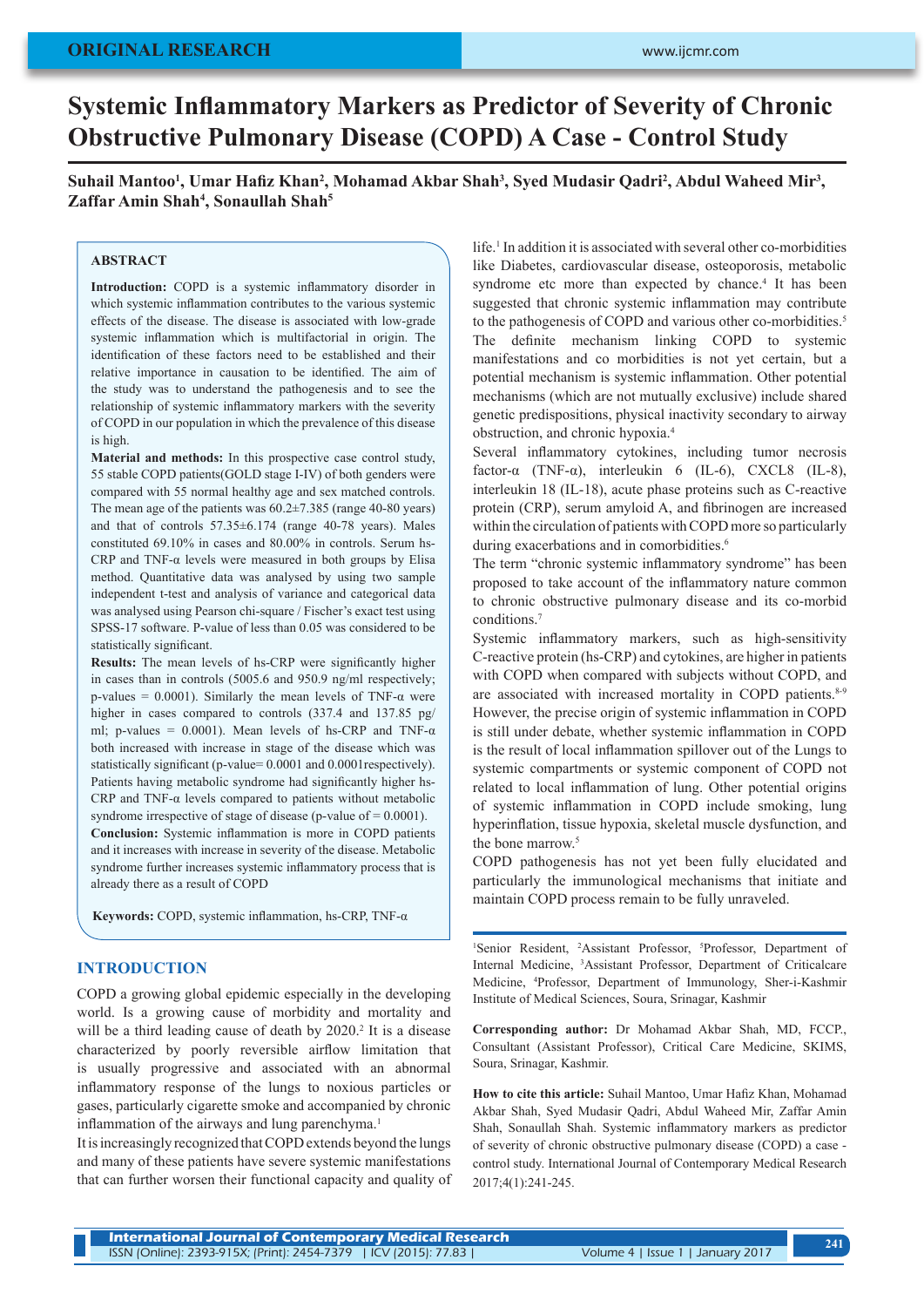In view of one of the Worlds high prevalence region of COPD and no such study has been taken in this world so for.10 We conducted a study to look for the status of systemic inflammation in these COPD patients, to better understand the mechanism of the disease which may help better future management options in these patients.

### **MATERIAL AND METHODS**

The study was carried out as a prospective case-control study in the department of pulmonary medicine of Sheri-Kashmir Institute of Medical Sciences, a tertiary care cum referral university hospital, in Srinagar, Kashmir. The study subjects included randomly selected 55 consenting diagnosed cases of COPD of both genders who attended the hospital for routine follow up over a period of two years. The diagnosis of COPD was based on pulmonary function tests which were performed according to American Thoracic Society guidelines<sup>11</sup> and COPD was defined on the basis of post bronchodilator FEV1/FVC ratio of less than 0.70 and FEV1<80%.3 Patients were staged based on FEV1/FVC ratio according to GOLD stage I-IV.<sup>3</sup> All the patients who were included were free from any disease exacerbation for the preceding 2-months and their lack of systemic steroid intake in previous 3 months. Patients with any other systemic disease other than COPD were also excluded from the study. 55 controls also participated in the study who were matched for age and sex and had a normal pulmonary function test. A written informed consent was obtained from all the participants of the study. Demographic data was obtained from all the participants and a detailed smoking history was obtained to quantify the total smoking exposure in "pack years" in both the study groups.

In all the participants, body weight, height and waist circumference were obtained. A body mass index (BMI) was calculated according to the formula of weight in kilograms divided by the height in meters. An average blood pressure was calculated from the two measurements with the subject in a sitting-position after 5 min of rest. A morning fasting serum glucose was obtained after overnight fast of 12 hours by an autoanalyser (Hitachi-747 Autoanalyzer; Hitachi, Tokyo, Japan). Metabolic syndrome was assessed according to the criteria of International Diabetic Federation.<sup>12</sup>

Blood samples for inflammatory markers i.e. hs-CRP and TNF-α were taken from the eligible participants and centrifuged to obtain the sera and then stored and processed as per manufacturer's instructions provided with each of the ELISA kits of hs-CRP and TNF-α. Commercially available hs-CRP ELISA kits (*The EiAsyTM Way; Diagnostic Biochem Canada Inc*.) and Human TNF-α ELISA Kits (*Gen Probe Diaclone SAS, France*) was used to estimate the serum levels of hs-CRP and TNF-α. Complete blood count (CBC), kidney function test (KFT), liver function test (LFT), blood glucose, electrocardiogram (EKG) and chest skiagram were recorded in all the participants. A written informed consent was obtained in all the participants and study was approved by the ethical committee of the institute.

# **STATISTICAL ANALYSIS**

Quantitative data was analysed by using two sample independent t-test and analysis of variance and categorical data was analysed using Pearson chi-square / Fischer's exact test using SPSS-17 software. A p value of less than 0.05 was considered to be statistically significant.

# **RESULTS**

55 COPD patients were matched for age and sex with 55 healthy controls. The mean age of the patients was  $60.2 \pm 7.385$  (range 40-80 years) and that of controls, it was 57.35±6.174 (range 40-78 years). Males constituted 69.10% in cases and 80.00% in controls. The mean BMI of controls was higher than cases i.e. 22.87 and 22.81 respectively which was insignificant (p-value 0.918).There was statistically significant difference in duration of smoking (pack years) between cases and controls  $(28.09 \pm 10.522$  and  $15.98 \pm 4.249$  respectively; value 0.0001). Table 1 The mean levels of hs-CRP were significantly higher in cases than in controls (5005.6 and 950.9 ng /ml respectively; p-value = 0.0001) and similarly the mean levels of TNF- $\alpha$ were higher in cases compared to controls (337.4 and 137.85 pg/ml respectively; p-value =  $0.0001$ ). Mean levels of hs-CRP increased with increase in stage of the disease which was statistically significant (p-value 0.0001). Similarly mean levels of TNF-α also showed increasing trend with the increase in stage of disease which was statistically significant (p-value =0.0001)-[Table 2].

While assessing COPD subgroups, Patients having metabolic syndrome had significantly higher inflammatory markers i.e. hs-CRP and TNF-α as compared to patients without metabolic syndrome (p-value of  $= 0.0001$ ) irrespective of stage of disease-[Table 3].

### **DISCUSSION**

A number of predictors of COPD outcomes have been studied

| <b>Characteristics</b>                                                           | Cases $(n=55)$ | Controls $(n=55)$                                                 | p-value |  |  |  |  |
|----------------------------------------------------------------------------------|----------------|-------------------------------------------------------------------|---------|--|--|--|--|
| Age in yrs                                                                       | 60.2(7.3)      | 57.35(6.1)                                                        | 0.216   |  |  |  |  |
| $(\text{mean} +/- SD)$                                                           |                |                                                                   |         |  |  |  |  |
| Male: Female                                                                     | 17:38          | 11:44                                                             | 0.274   |  |  |  |  |
| BMI $Kg/m2$                                                                      | 22.81(3.4)     | 22.87(2.9)                                                        | 0.918   |  |  |  |  |
| $(\text{mean} +/- SD)$                                                           |                |                                                                   |         |  |  |  |  |
| Smoking pack yrs                                                                 | 28.09(10.5)    | 15.9(4.2)                                                         | 0.0001  |  |  |  |  |
| $(\text{mean} +/- SD)$                                                           |                |                                                                   |         |  |  |  |  |
| hs-CRP levels ng/ml                                                              | 5006.6 (3147)  | 950.9 (609.9)                                                     | 0.0001  |  |  |  |  |
| $(\text{mean} +/- SD)$                                                           |                |                                                                   |         |  |  |  |  |
| TNF – $\alpha$ levels                                                            | 337.4 (195)    | 137.8 (132)                                                       | 0.0001  |  |  |  |  |
| $pg/ml$ (mean $+/-$ SD)                                                          |                |                                                                   |         |  |  |  |  |
| hs-CRP: High Sensitivity C Reactive Protein, TNF- α: Tumor Necrosis Factor-Alpha |                |                                                                   |         |  |  |  |  |
|                                                                                  |                | <b>Table-1:</b> Demographic characteristics of cases and controls |         |  |  |  |  |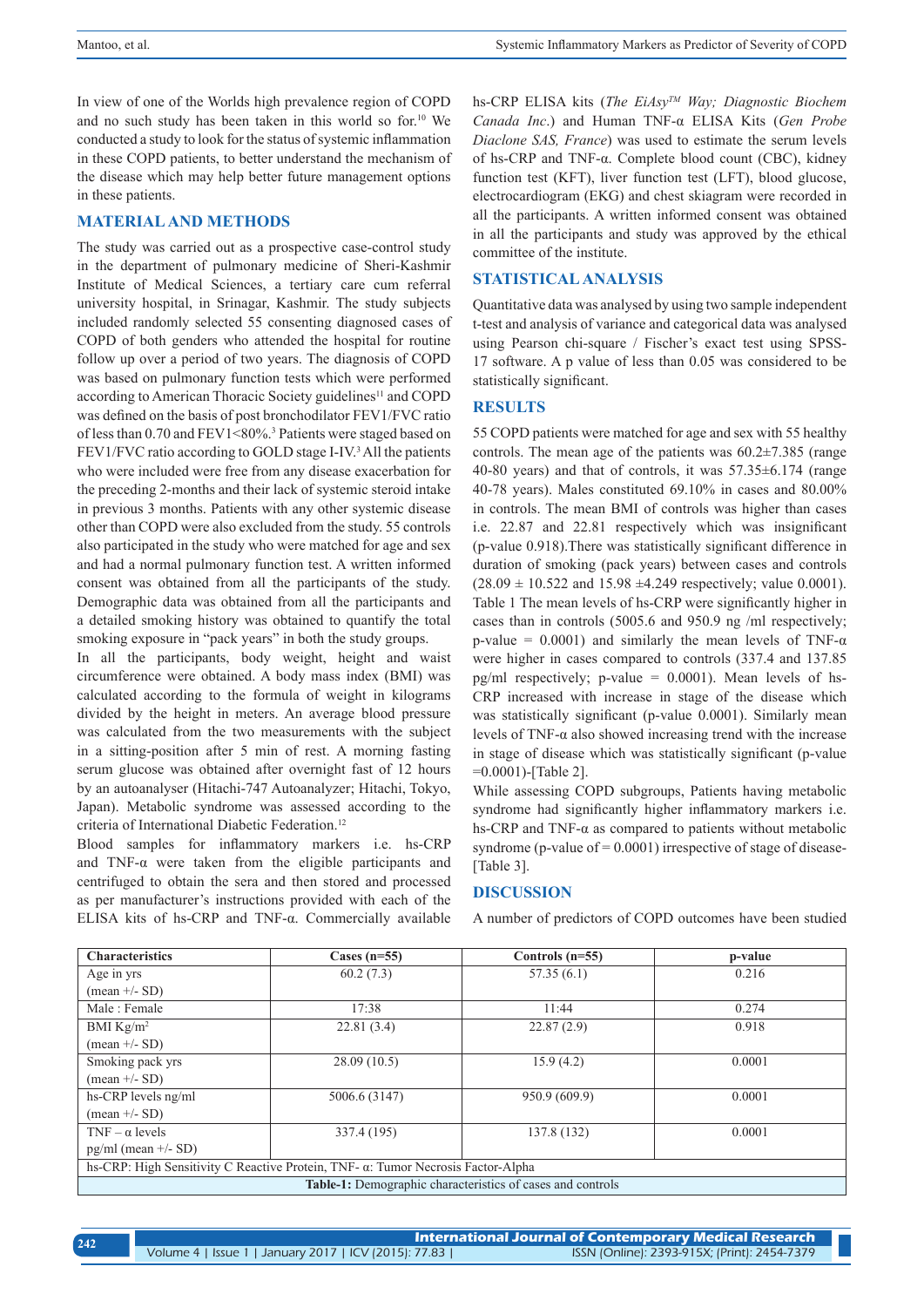| <b>Characteristics</b>                                                                           | Cases $(n=55)$                                                                   | Controls $(n=55)$ | p-value |  |  |  |
|--------------------------------------------------------------------------------------------------|----------------------------------------------------------------------------------|-------------------|---------|--|--|--|
| Age in yrs                                                                                       | 60.2(7.3)                                                                        | 57.35(6.1)        | 0.216   |  |  |  |
| $(\text{mean} +/- SD)$                                                                           |                                                                                  |                   |         |  |  |  |
| Male: Female                                                                                     | 17:38                                                                            | 11:44             | 0.274   |  |  |  |
| BMI $Kg/m^2$                                                                                     | 22.81(3.4)                                                                       | 22.87(2.9)        | 0.918   |  |  |  |
| $(\text{mean} +/- SD)$                                                                           |                                                                                  |                   |         |  |  |  |
| Smoking pack yrs                                                                                 | 28.09(10.5)                                                                      | 15.9(4.2)         | 0.0001  |  |  |  |
| $(\text{mean} +/- SD)$                                                                           |                                                                                  |                   |         |  |  |  |
| hsCRP levels ng/ml                                                                               | 5006.6 (3147)                                                                    | 950.9 (609.9)     | 0.0001  |  |  |  |
| $(\text{mean} +/- SD)$                                                                           |                                                                                  |                   |         |  |  |  |
| TNF – $\alpha$ levels                                                                            | 337.4 (195)                                                                      | 137.8 (132)       | 0.0001  |  |  |  |
| $pg/ml$ (mean $+/-$ SD)                                                                          |                                                                                  |                   |         |  |  |  |
|                                                                                                  | hs-CRP: High Sensitivity C Reactive Protein, TNF- α: Tumor Necrosis Factor-Alpha |                   |         |  |  |  |
| <b>Table-2:</b> Mean hs-CRP and TNF- $\alpha$ levels in each stage of COPD in cases and controls |                                                                                  |                   |         |  |  |  |

| <b>GOLD</b> Stage                                                                                                       | Stage-I $(n=1)$ |       | Stage-II $(n=21)$ |           | Stage-III $(n=24)$ |           | Stage-IV $(n=9)$ |          |  |
|-------------------------------------------------------------------------------------------------------------------------|-----------------|-------|-------------------|-----------|--------------------|-----------|------------------|----------|--|
| Metabolic syndrome                                                                                                      | Yes             | No(1) | Yes(8)            | No(13)    | Yes(9)             | No(13)    | Yes              | No(1)    |  |
| hs-CRP levels ng/ml                                                                                                     |                 | 723   | 2496(1172)        | 2029(618) | 8090(1114)         | 4364(877) |                  | 10000    |  |
| $(\text{mean} +/- SD)$                                                                                                  |                 |       |                   |           |                    |           |                  |          |  |
| TNF- $\alpha$ levels                                                                                                    |                 | 60    | 183(81)           | 144(89)   | 449(27)            | 344(34)   |                  | 659(120) |  |
| $pg/ml$ (mean+/-SD)                                                                                                     |                 |       |                   |           |                    |           |                  |          |  |
| hs-CRP: High Sensitivity C Reactive Protein, TNF- $\alpha$ : Tumor Necrosis Factor-Alpha                                |                 |       |                   |           |                    |           |                  |          |  |
| <b>Table-3:</b> Mean hs-CRP and TNF- $\alpha$ levels in each stage of COPD with and without metabolic syndrome in cases |                 |       |                   |           |                    |           |                  |          |  |

previously including exercise capacity, BMI, smoking status, severity of dyspnea, FEV1and PaO2.<sup>13-17</sup>

COPD does not only involve the lungs but has many extra-pulmonary manifestations leading to the hypothesis that persistent pulmonary inflammation may promote the release of pro-inflammatory chemokines and cytokines into the circulation. A number of factors contribute to chronic inflammation in this disorder including apoptosis, cell proliferation, release of metalloproteinase and fibrosis of the small airways. As the disease advances, activation of dendritic cells and T-helper cells may also be responsible. Once the disease becomes symptomatic, there is an increase in the levels of pro-inflammatory cytokines and inflammatory cells such as T-lymphocytes.<sup>9</sup> This inflammatory reaction can be detected in the airways through broncho-alveolar lavage with examination of sputum, exhaled breath condensate, blood, urine, and also tissue obtained at surgery or autopsy.18 A number of such blood markers have been suggested to predict severity of airflow limitation and emphysema.19 These include white blood cell counts, fibrinogen, chemokine ligand 18, surfactant protein D, CRP, Clara cell secretory protein-16, IL-6, IL-8, tumor necrosis factor α (TNF-α).<sup>20-21</sup> COPD is a complex chronic inflammatory disease in terms of variability in disease progression with some patients having a relatively stable course while others having a relentlessly rapid downhill course in disease progression, frequent exacerbations and death. The present study evaluated the status of systemic inflammation in stable COPD patients by estimating systemic inflammatory markers i.e. hs-CRP and TNF- $\alpha$  in study groups. We found significantly higher levels of hs-CRP and TNF-α levels in COPD patients as compared to controls. The levels increased further as the stage of disease advanced and were highest in stage IV disease. Levels were also significantly higher in patients with metabolic syndrome as compared to those patients without metabolic syndrome within same GOLD stage. Similar results were obtained in a systemic

review and meta-analysis of 14 reports by Gan et al. They confirmed strong association between COPD and systemic biological markers such as CRP, fibrinogen, TNF-α and WBC.<sup>6</sup> In another kind of study Mannnio et al in large population based study of increased serum CRP levels which were also higher in severe as compared to mild disease.<sup>22</sup> Even some studies have shown correlation of high levels of hs- CRP with readmission rates.23 Various other studies have also observed similar higher levels of various systemic biological markers in COPD patients.24-27 In 2009 Robert et al in Cochrane review from 1976- 2008 observed levels of IL-8, TNF- $\alpha$ , CRP were significantly higher and were worse with disease severity, exertion rate and lung function decline, which was in agreement to our findings.<sup>28</sup> Although our study demonstrated a positive correlation with inflammatory markers and COPD, few studies have observed that although inflammatory profile increased in these patients but it was independent of disease severity.29 Even some studies have shown airflow obstruction failed to show any substantial association with systemic inflammation.24,30

Metabolic syndrome has an association with COPD, and obesity itself is a recognized risk factor for COPD.31 The prevalence of obesity is highest among patients with milder forms of the disease (GOLD Stages 1 and 2), and lowest in patients with the most severe lung function impairment (Stage  $4$ ).<sup>32</sup> The study conducted by Marquis et al revealed that metabolic syndrome was present in almost half of the patients of COPD.<sup>33</sup> In a recent population-based survey involving more than 7000 adults aged  $\geq$ 50 years, the risk of metabolic syndrome was higher in those with airflow obstruction compared to those without.<sup>7</sup> In the same study it was also observed that there was increased serum level of inflammatory markers in COPD patients with metabolic syndrome compared to patients without it. Our study was in agreement with that of Wartz et al who stated that the presence of metabolic syndrome in COPD patients was associated with significantly higher levels of hs-CRP, IL-6 and fibrinogen as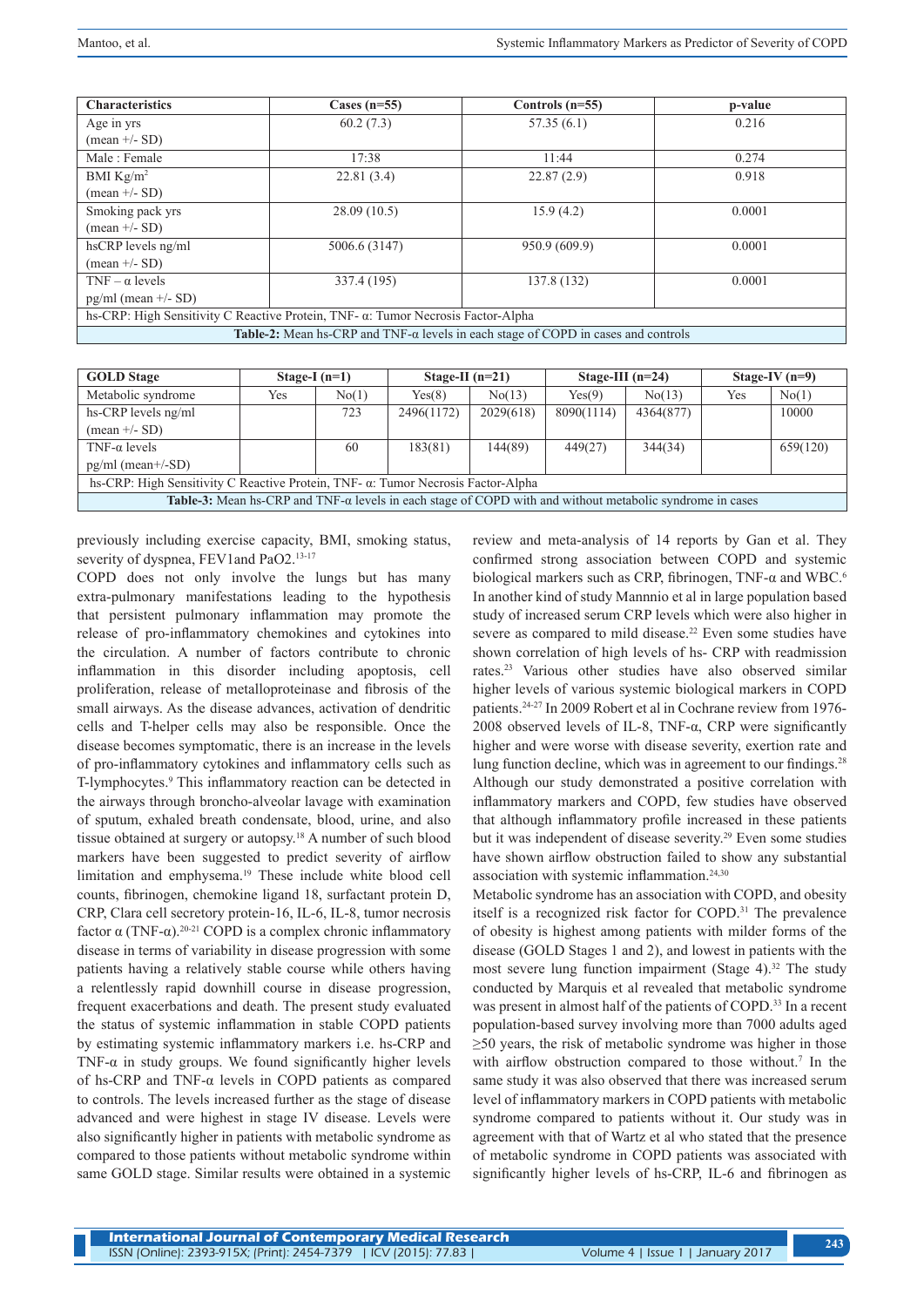compared to COPD alone.<sup>25</sup>

These observations including our study explain that COPD is independently associated with low grade systemic inflammation than that in healthy subjects. This inflammatory activity increases in patients who have more severe or advanced stage of the disease. Further, in patients who have metabolic syndrome as well, have more severe inflammation probably due to central obesity as component of metabolic syndrome in which inflammations is more due to abundant adipose tissue which secretes various inflammatory markers.

Strength of our study was that we had taken well characterized stable COPD patients and normal healthy controls to avoid selection bias and effect of various cofactors which can induce systemic inflammation. Another strong point was that it was first time done in an ethnic population in India in Asian subcontinent. Our study had some limitations as well. Firstly, it was a case control study so causal relationship cannot be derived from this data. Second, the patients in our study were lesser in number.

## **CONCLUSION**

Systemic inflammatory markers i.e. hs-CRP, TNF-α are significantly higher in COPD patients and even higher in patients with metabolic syndrome and higher disease stages. So systemic inflammation seems to be one of the important mechanisms of disease although contribution of others cannot be ruled out. We suggest further larger cohort studies for inflammatory markers which may provide basis for future effective treatment for this global burden.

#### **REFERENCES**

- 1. Barnes PJ, Celli BR. Systemic manifestations and co morbidities of COPD. Eur Resp J. 2009;33:1165-1185.
- 2. Buist AS, Mc Burnie MA, Vollmer WM, et al. International variation in the prevalence of COPD (the BOLD study); a population based prevalence study, Lancet. 2007;370: 741- 750.
- 3. Rabe KF, Hurd S, Anzueto A, et al. Global strategy for the diagnosis, management and prevention of chronic obstructive pulmonary disease; GOLD executive summary. Am J Resp Crit Care Med. 2007;176:532-555.
- 4. Barnes PJ. Chronic obstructive pulmonary disease:Effects beyong the lungs. PloS Medicine. 2010;7:3:1-4.
- 5. Agusti A. Systemic effects of chronic obstructive pulmonary disease. Proc Am Thorac Soc. 2007;4.522-525.
- 6. Gan WQ, Man SF, Senthilselvan A, Sin DD. Association between chronic obstructive pulmonary disease and systemic inflammation: a systematic review and a metaanalysis. Thorax. 2004;59:574–580.
- 7. Lam KB, Jordan RE, Jiang CQ, Thomas GN, Miller MR, et al. Airflow obstruction and metabolic syndrome; the Guangzhoo Biobank cohort study. Eur Resp J. 2010;35: 317-323.
- Sevenoaks MA and Stockley RA. Chronic obstructive pulmonary disease, inflammation and co-morbidity – a common inflammatory phenotype. Respiratory Research. 2006;7:70.
- 9. Fabbri LM, Luppi F, Beghe B and Rabe KF. Complex chronic comorbidities of COPD. Eur Resp J. 2008;31:204- 212.
- 10. Burney P, Jithoo A, Kato B, Janson C, Mannino D, Niżankowska-Mogilnicka E et al. Chronic obstructive

pulmonary disease mortality and prevalence: the associations with smoking and poverty—a BOLD analysis. Thorax. 2013;0:1–9.

- 11. American Thoracic Society. Standardization of spirometry, 1994 update. Am J Respir Crit Care Med. 1995;152:1107– 1136.
- 12. The IDF consensus worldwide definition of the metabolic syndrome. MetS\_def\_update 2006.PDF.
- 13. Prescott E, Almdal T, Mikkelsen KL, Tofteng CL, Vestbo J, Lange P. Prognostic value of weight change in chronic obstructive pulmonary disease: results from the Copenhagen City Heart Study. Eur Respir J. 2002;20:539– 544.
- 14. Cao C, Wang R, Wang J, Bunjhoo H, Xu Y, Xiong W. Body mass index and mortality in chronic obstructive pulmonary disease: a meta-analysis. PLoS One. 2012;7:e43892.
- 15. Nizet TA, van den Elshout FJ, Heijdra YF, van de Ven MJ, Mulder PG, Folgering HT. Survival of chronic hypercapnic COPD patients is predicted by smoking habits, comorbidity, and hypoxemia. Chest. 2005;127:1904–1910.
- 16. Nishimura K, Izumi T, Tsukino M, Oga T. Dyspnea is a better predictor of 5-year survival than airway obstruction in patients with COPD. Chest. 2002;121:1434–1440.
- 17. Waschki B, Kirsten A, Holz O, et al. Physical activity is the strongest predictor of all-cause mortality in patients with chronic obstructive pulmonary disease: a prospective cohort study. Chest. 2011;140:331–342.
- 18. Corsonello A, Pedone C, Battaglia S, et al. Creactive protein (CRP) and erythrocyte sedimentation rate (ESR) as inflammation markers in elderly patients with stable chronic obstructive pulmonary disease (COPD) Arch Gerontol Geriatr. 2011;53:190–5.
- 19. Tkac J, Man SF, Sin DD. Systemic consequences of COPD. Ther Adv Respir Dis. 2007;1:47-59.
- 20. Celli BR, Locantore N, Yates J, et al. Inflammatory biomarkers improve clinical prediction of mortality in chronic obstructive pulmonary disease. Am J Respir Crit Care Med. 2012;185:1065-72.
- 21. Agustí A, Edwards LD, Rennard SI, et al. Persistent systemic inflammation is associated with poor clinical outcomes in COPD: a novel phenotype. PLoS One. 2012;7:e.
- 22. Mannino, Ford ES, Redd SC. Obstructive and restrictive lung disease and markers of inflammation; data from the Third National Health and Nutrition Examination. Am J Med. 2003;114:758-762.
- 23. Jing Z, Chun C, Ning S, Hong Z, Bei H, Wan-Zhen Y. Systemic Inflammatory Marker CRP Was Better Predictor of Readmission for AECOPD Than Sputum Inflammatory Markers. Arch Bronconeumol. 2015. pii: S0300- 2896(15)00080-0.
- 24. Stanciu S, Marinescu R, Lordache M, Dumitrescu S, Muresan M, Bogdan MA. Are systemic inflammatory profiles different in patients with COPD and metabolic syndrome as compared to those with COPD alone ? Rom J Internal Medicine. 2009;47:381-86.
- 25. Watz H, Waschki B, Kirsten A, Muller KC, Kretschmer G, et al, The metabolic syndrome in patients with chronic bronchitis and COPD; frequency and associated consequences for systemic inflammation and physical inactivity. Chest. 2009;136:1039-1046.
- 26. B. H. Park, M. S. Park, J. Chang, S. K. Kim, Y. A. Kang, J. Y. Jung, Y. S. Kim,C. Kim. Chronic obstructive pulmonary disease and metabolic syndrome: a nationwide survey in